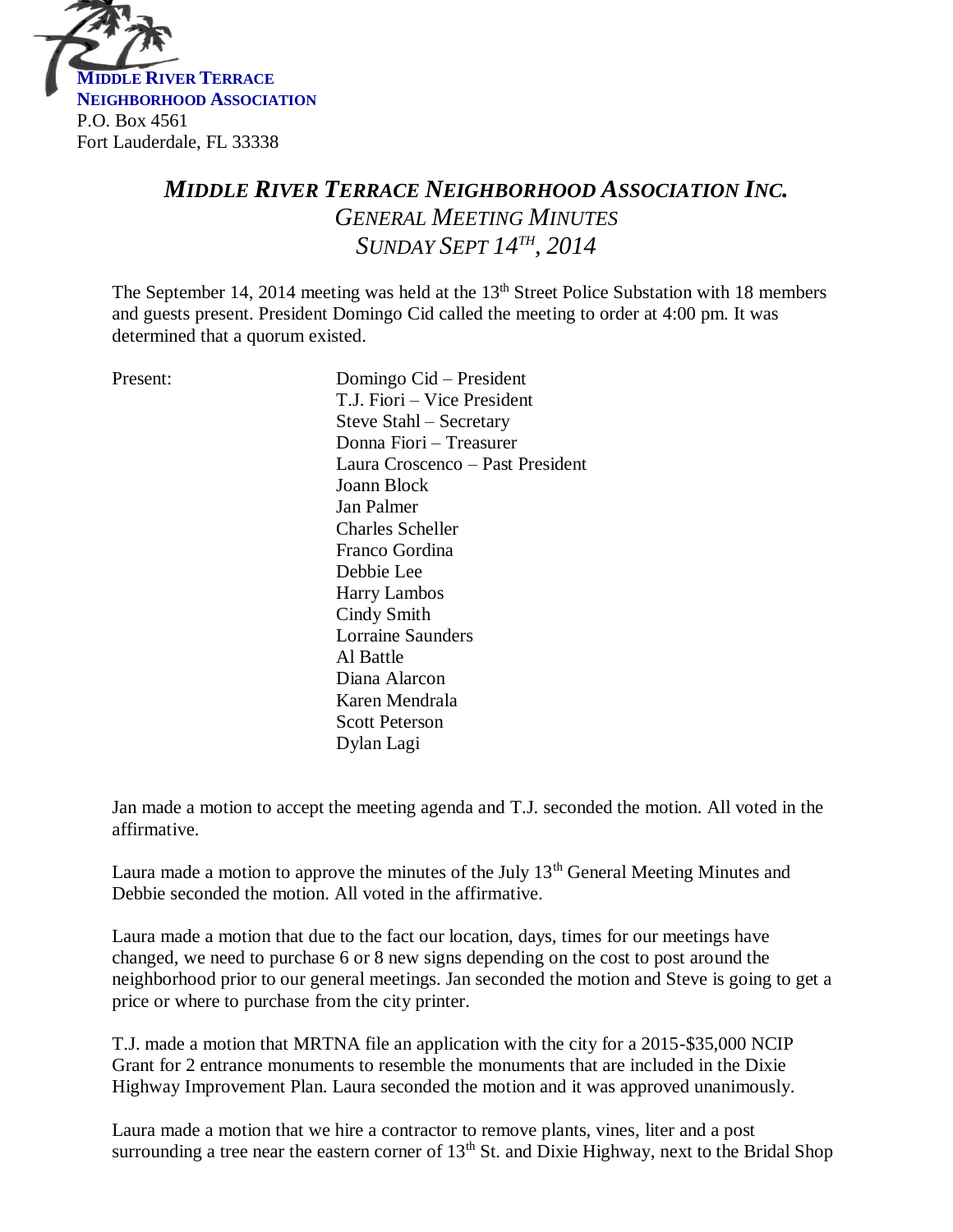for \$185. Jan seconded the motion. A discussion took place with all details of the work to be done, including the raising of the branches to attain the proper contour of the tree. Debbie said she has a landscaper, and she will obtain an estimate from him to match the specifications above. It was decided to proceed with the lowest possible cost and to hire one of the 2 contractors. The motion was approved unanimously.

#### **POLICE REPORT**

Tom Gestal reported that has been quiet in our neighborhood, but specifics are not available due to procedure changes and hopefully it will be available next month. Debbie informed Tom of the move to another location of a drug dealer, and Laura brought up the homeless problem at the caboose. Tom will keep an eye on the drug issue and stated they are not having much luck in keeping the caboose area clean. Everything is taken away and they are back the next day. Trespassing continues to be a problem and the hanging up of no trespass signs is not working and businesses do not want to have anything to do with the signs. The man that was assaulted in Middle River Terrace Park has been taken off life support and transferred to Hospice. The assailant has been charged with homicide.

#### **TRANSPORTATION AND MOBILITY DEPARTMENT**

Diana Alarcon introduced Scott Peterson who spoke to us concerning the alteration of the curve on Dixie Highway close to the MRT Park. A discussion took place about making the entire stretch of Dixie Highway 25 mph. Diana will be writing a letter requesting that the calming features for the Dixie Highway Project will be designed for 25 mph. Scott Peterson stated that the radius of the curve will not change, but will only be moved to the west by 6 feet. Scott was present to discuss the curve issue only. He proceeded with a general conversation concerning landscaping. bio-swales and types of roundabouts that does not concern the Dixie Highway Project. Diana pointed out that there were different plans that she has discussed with Greg Stuart at MPO. Diana discussed the placement of the 2 monuments in the plan at the bridge and at  $13<sup>th</sup>$ Street. A discussion took place concerning the existing trees, Debbie asked if it would be possible to have a meandering sidewalk to save some of the trees. Diana said that when the plans reach the 30% complete state that will be looked into. Construction will begin on the Dixie Highway new crosswalks in about a week. Within the next 5 years bike lanes and sidewalks will be added on Andrews Avenue from Las Olas to the north city limits.

Funds from Broward County are being used to fund the  $13<sup>th</sup>$  Street Project, a public input meeting was held in May, 2014 and the participants were tasked to identify the components that they wished to have included in the project. The project will cover from 4<sup>th</sup> Avenue to the FEC Railroad Tracks. The 3 items that rose to the top in their exercise was on street parking, bike lanes and lighting. Other elements that were expressed of interest by the participants were crosswalks, shading along the sidewalks with the median being retained with the width being reduced. The items that were chosen are being used to design the project. When a signed agreement comes back from the county, the designing will begin with the project completion in 3 years. Domingo asked a question if there would be another exercise on the design and Diana said no, it is done. When the design reaches 30% it will be brought back just like Dixie Highway is going to be with the Middle River Terrace being included. The design will be done considering the amount of funds available. It will start with the top request and work the way down the list. Domingo stated that in the CRA meeting it was announced that a traffic study was going to be done in September and asked if it would be prudent to do the study with blocking of the 2 lanes that are proposed to be eliminated and creating the 1 lane in each direction. Diana replied that is not how traffic studies are done and they can determine everything including new buildings planned and being constructed that are going to impact the 13th Street Project. Laura expressed concern over all the buildings and the traffic they will generate to the already traffic jammed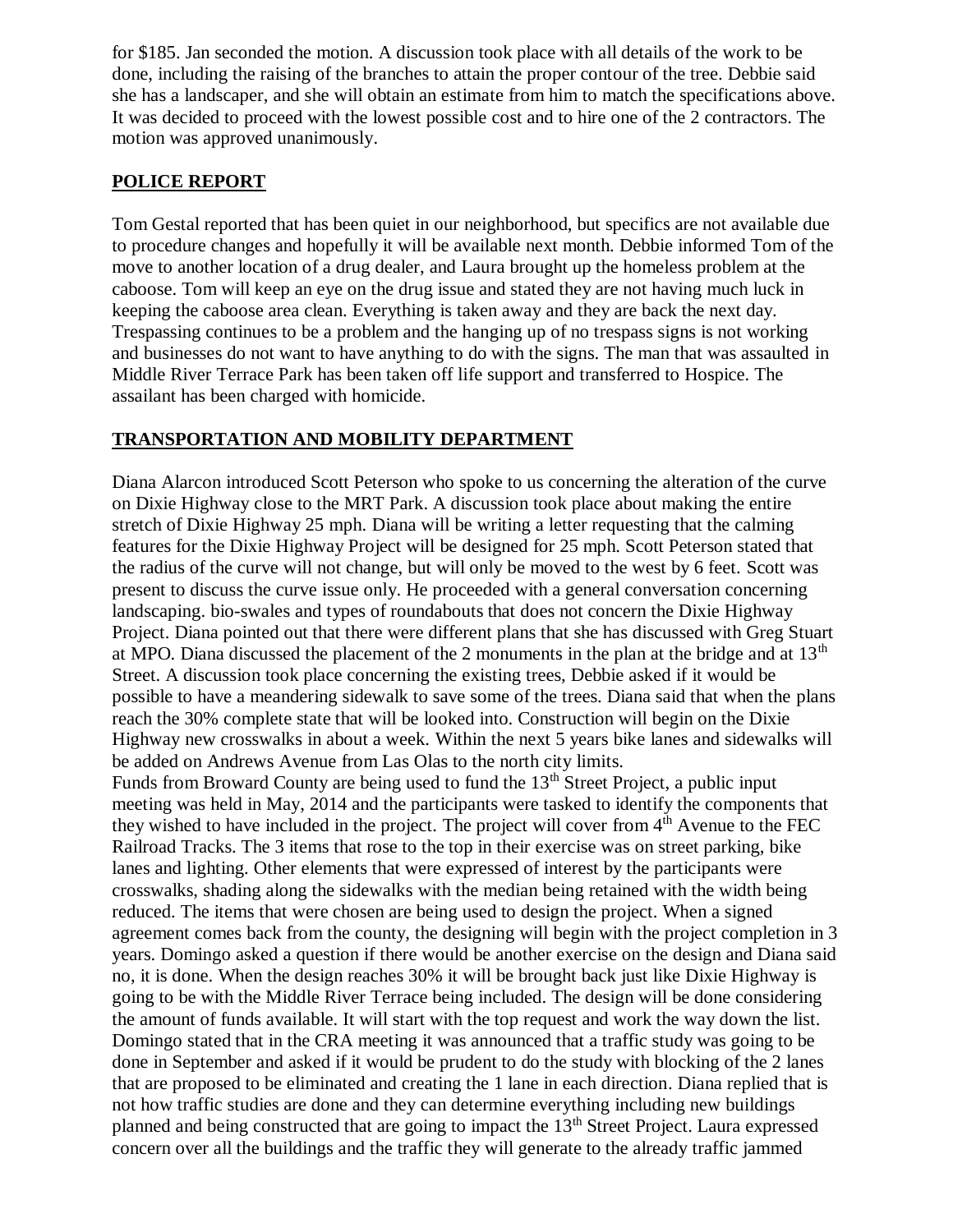Sunrise Blvd. and the additional impact on both Sunrise and 13<sup>th</sup> Street with the addition of a train crossing every 60 minutes.  $13^{\text{th}}$  Street is the only east-west road that is not traffic jammed. Traffic lanes are being removed for a hand full of businesses that is going to have a major impact on the area. Diana stated that she was going to cut Laura off, because she knows that she is very much against the project. She said the project is working on the walking, multi-modal vision plan of 2035 and she knows the project is going to hurt and what is going to be done is going to be based on the traffic study when it is completed. It could be that on street parking may have to be off on peak traffic hours. Debbie brought up the concern of flooding and Diana said they are going to try and work on as many elements that the funds allow for. Joanne suggested that we should participate in the on-line survey, Speak-up-Broward, sponsored by the Broward County MPO where you are given the opportunity to express your opinions concerning transportation.

#### **CENTRAL CITY REDEVELOPMENT ADVISORY BOARD (CCRAB)**

Al Battle is here to go over the mission of the CRA and answer questions. He stated that their were 3 CRA areas in the city of Fort Lauderdale to address specific unique issues in each area and are defined geographically and there is fact finding and the areas of concern are declared to be blighted. Projects that are chosen are to improve housing and commercial growth. The funds that are used in the CRA are derived from the personal property taxes within the geographical area of the CRA. Domingo said that the main questions we have concerning the CRA is the expansion of the CRA, what does that mean to Middle River Terrace rezoning within the CRA, and asked what kind of input we are going to have in those decisions. Al Battle stated that the CCRAB board looked at the other CRA areas to see what zoning is working that has created the best result for their area. The CRA is not a regulatory agency but plans and decides what is presented to the city commission for consideration and possible implementation after the public has an opportunity to voice their opinion on any rezoning. On November 4<sup>th</sup>, the CRA and the city commission are holding a joint meeting to discuss expansion and rezoning of the CRA and is open to the public. Domingo stated that at a recent zoning issue before planning and zoning the city lawyer stated that citizens are of little concern towards the approval or denial of zoning changes. Al Battle replied that he does not agree with that statement in the context of our type of zoning change. There may be a district zoning change which would mean that the only time that the zoning would change would be when the owner leaves the property and the home is torn down. As long as the house is sold as a house the new zoning would not be forced on the owners. The questions concerning zoning will be addressed at the meeting on November  $4<sup>th</sup>$ . There will be an opportunity for the public to express their opinion. Domingo stated that the purpose of the expansion was to create more funds for the CRA to operate with. Al Battle stated that at the present \$40,000 revenue per year is not enough money to do any of the work the CRA is hoping to accomplish. Beginning in 2015, we are going to pay off the city staff expenses that we have accrued to this point and in 2016 begin a 5 year plan on paying our loan off with the city along with paying our staff costs yearly as we go.

#### **OFFICERS REPORTS:**

#### **TREASURER'S REPORT**

Donna presented the following reports:

| <b>Beginning balance</b> 6/30/2014 | \$4,610.79 |
|------------------------------------|------------|
| Income:                            |            |
| Pay Pal                            | 49.24      |
| <b>TOTAL INCOME</b>                | \$4,660.03 |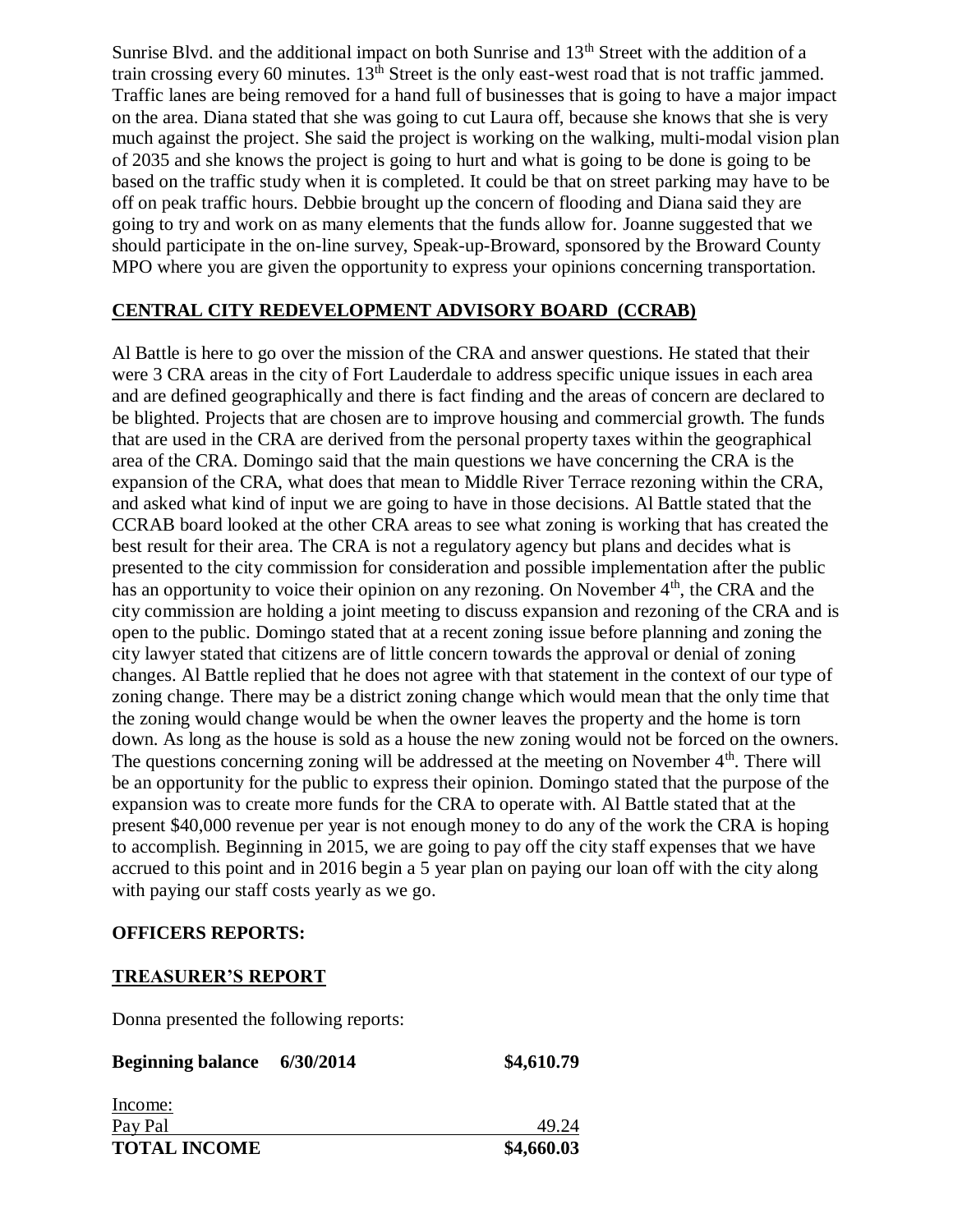| Expenses:                                                 |    |            |
|-----------------------------------------------------------|----|------------|
| <b>FPL</b>                                                |    | 10.53      |
| <u> 3 cases – Mixed Chips for Smartwater Distribution</u> |    | 37.17      |
| <b>TOTAL EXPENSES</b>                                     | \$ | 47.70      |
| <b>FINAL BALANCE 7/31/14</b>                              |    | \$4,612.33 |
| <b>Beginning balance</b> 7/31/14                          |    | \$4612.33  |
| Income:                                                   |    |            |
| Member<br>25.00                                           |    |            |
| SmartWater 461.28                                         |    |            |
| Total                                                     |    | 486.28     |
| <b>TOTAL INCOME</b>                                       |    | \$5098.61  |
| <b>Expenses:</b>                                          |    |            |
| <b>FPL</b>                                                |    | 10.53      |
| <b>TOTAL EXPENSES</b>                                     |    | 10.53      |
| <b>FINAL BALANCE 8/31/14</b>                              |    | \$5088.08  |
|                                                           |    |            |

Debbie asked if there are any signs available for sale and we have 2 metal fence signs @ \$31.80ea and 6 small yard signs @\$18.02ea that we are going to advertise for sale. Domingo said a discussion would take place at the next BOD meeting to set up another distribution for SmartWater and sign sales and will be voted on at the next general meeting.

#### **OLD BUSINESS**

#### **Canal Dredging at our neighborhood dock**

At the last meeting with Dean Trantalis, Steve discussed with him the problem with the dock and the possible problems that the city's storm water system has deposited sludge and has created a island around our neighborhood dock making use during low tide of the dock is not possible. He also gave the commissioner an application that could be applied for after January 1, 2015 for funds to do the dredging. The commissioner instructed Scott Wyman to discuss the matter of the dredging and ask where we stand on the actual responsibility for maintenance and repairs on the dock. On September 12th Lee Feldman sent a message covering the dredging only: "I have asked Public Works to include this canal in their canal dredging master plan analysis." Steve has not received a reply as of yet concerning the maintenance and repair of the dock. Debbie brought up storm drains and plans for cleaning them out and if the dredging was going to improve drainage. Steve stated that the canal dredging is only going to clean up the canal around the dock and will have no influence on storm drainage into the canal. If there are storm drains that are not working properly, they need to be reported to the city on the Lauderserve site @ [www.fortlauderdale.gov](http://www.fortlauderdale.gov/) to be addressed.

#### **DIXIE HIGHWAY 100 YEAR ANNIVERSARY CELEBRATION**

Colleen is not able to join us today and present her draft plan for the Dixie Highway celebration of the 100<sup>th</sup> Anniversary. Colleen's plan that she went over with the BOD is below: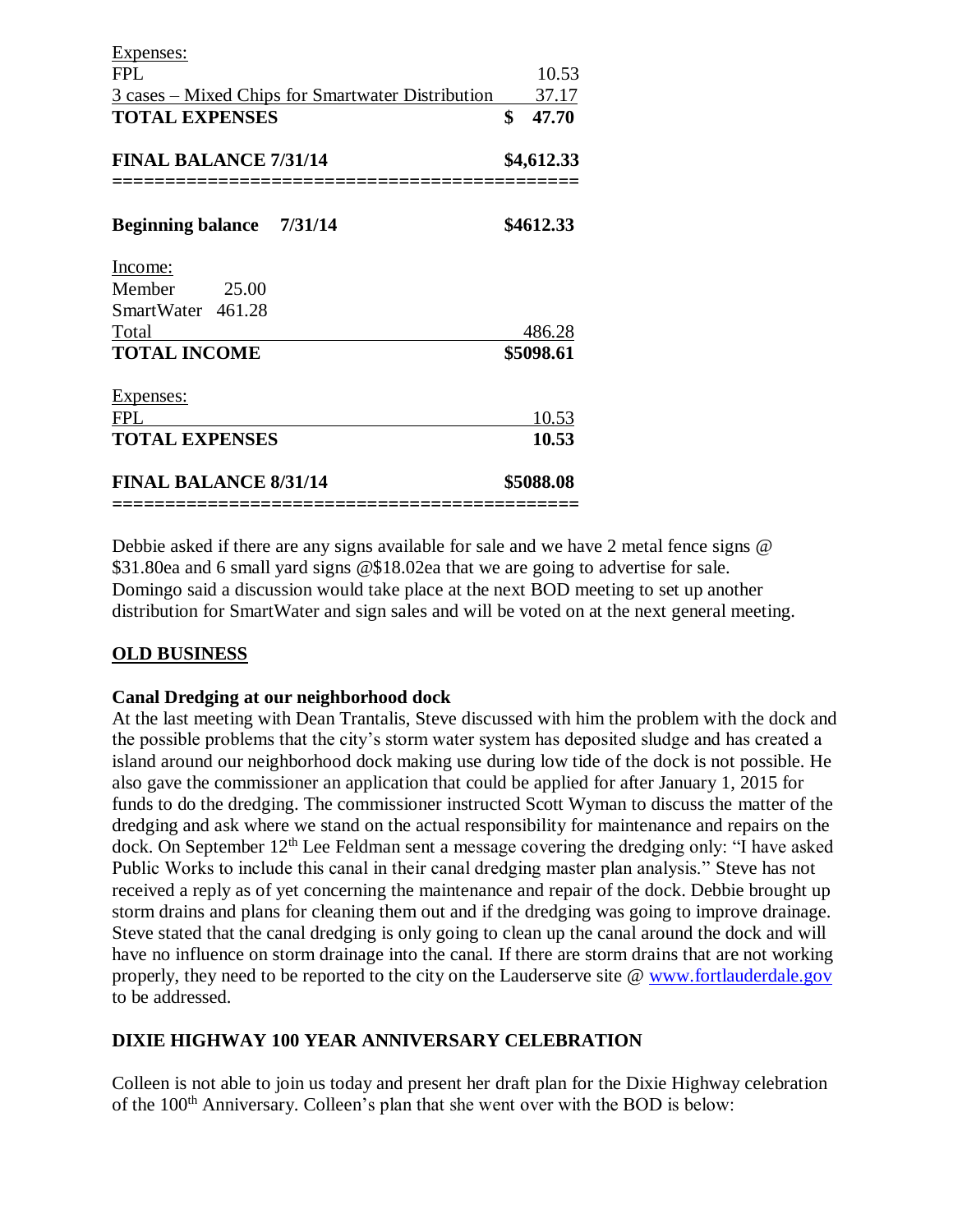#### **============================================================**

#### **DRAFT**

Dixie Highway 100 year celebration Date and venue TBD, 4Q 2014 or early 2015 target, weekend day, likely MRT park

Event logistics:

- Color Guard and Bagpipe band local military and/or LE groups
- Pledge of Allegiance, Invocation (Seafarers House Ron Perkins)
- Opening Ceremony Mayor, City/county commissioners, City Manager details TBD but to include progress in transportation history, Dixie highway planned improvements, student art from SM campaign displayed
- Gay Men's Chorus performance
- Flash Mob Broward College, FL High School
- Closing Comments

Event components:

- LE assets Fire truck, SWAT truck, mounted posse
- Color guard
- Bagpipe band
- Chairs everyone brings their own
- Audio microphones for chorus, amplification of recorded music for flash mob
- Raised dais for chorus?
- Signage?
- Food?
- If possible, a few officers on segways (BSO has some at airport)

Participating groups:

- Broward College of Performing Arts Daniela Wancier
- Fort Lauderdale High School Armando Alejo (Daniel)
- Gay Men's Chorus of South Florida Gordon Roberts
- FLL City Hall Junia Robinson, event planning
- City/County officials TBD
- Media contacts
- LE FLPD

SM Campaign/PR:

- Create facebook page for event and historic milestone initiate contest for high School students to draft art work of various modes of transportation – post on Facebook page, collect votes
- Video component?
- MRTNA website, email blasts, Nextdoor notifications, SFGN, Sun Sentinel, local TV

Other:

| Media contacts        |  |
|-----------------------|--|
| Licenses              |  |
| All Aboard Florida?   |  |
| <b>DMV</b>            |  |
| Safe driver education |  |
|                       |  |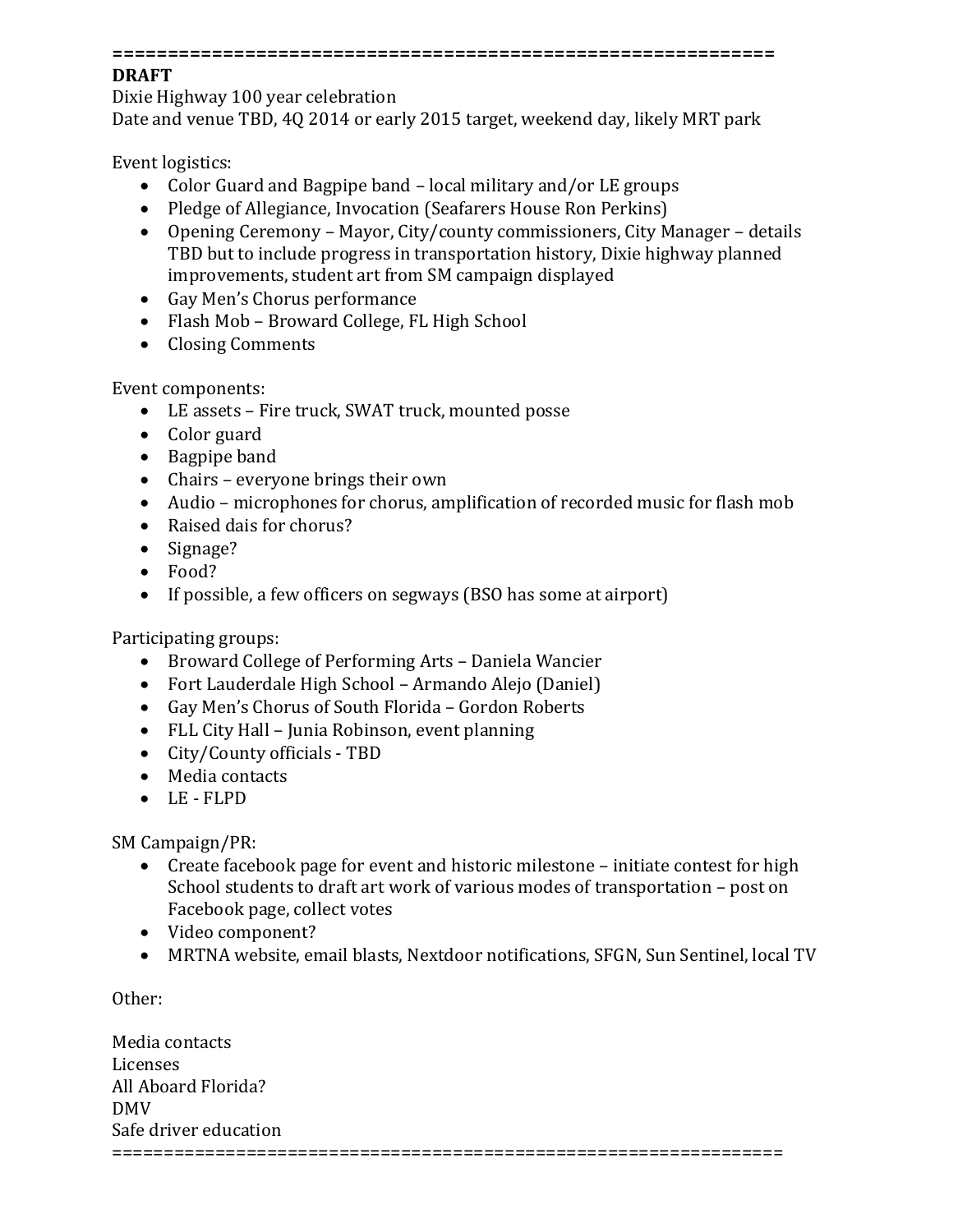In addition to the above there was discussion concerning contests, food trucks with help from the city and additional dignitaries that will be asked to attend: Wilton Manors Mayor, Greg Stuart, MPO Director who is responsible for attaining MPO funds for the Dixie Highway Project. The actual dates for the celebration needs to be determined prior to any actual work to be done. Colleen, with Laura's help is going to determine the best possible weekend days for the celebration and get an agreement and availability from the parties that will be involved. Domingo stated that he is going to set up a Facebook page for the celebration and get with the Historical Society to get some history of Dixie Highway. Laura is also going to work on the Flash Mob Dance, an art project and an article for the school newspaper. Steve stated that Colleen should contact Chief Adderley to arrange for all the police related equipment from the Fort Lauderdale Police Department, not BSO and Steve will work with the Emergency Management Coordinator for the Fort Lauderdale Fire Department for Fire Equipment and participation of CERT members from Fire Station 16 that covers our area in addition to Wilton Manors. Steve will also utilize our MRTNA website and e-mail blasts to keep everyone informed as to what is going on and when.

## **REPLANTING TO BE DONE ON 7TH AVE. ALONG THE RAILROAD TRACKS**

Domingo and Michael from the Lake Ridge Neighborhood Association have been attempting to find out when the combined celebration between our neighborhood and theirs is going to take place, but there is no word from the city yet.

#### **WEBSITE**

Domingo is attempting to get additional training for Dick and Steve and is going to give our web guru Jeff a call and attempt to get something set up.

#### **ANNUAL FILING WITH THE DEPARTMENT OF STATE**

The paperwork was finalized at the BOD meeting and Steve is mailing it to the state.

#### **CHANGE OF MEETING DATES AND LOCATIONS**

All MRTNA meetings will be held at the 13th St. Police Substation from now on. The BOD Meetings will be held at 5:30 on the 2nd Monday of the month and followed by the General meeting at 5:30 on Thursday of that week. Tom Gestal is looking into getting us a key to the meeting room.

#### **CANDIDATE NIGHT**

Domingo stated that he is working on a candidate night on October  $6<sup>th</sup>$  at ArtServe for the mid-term elections in November. There are going to be 8 neighborhoods involved. The details are below: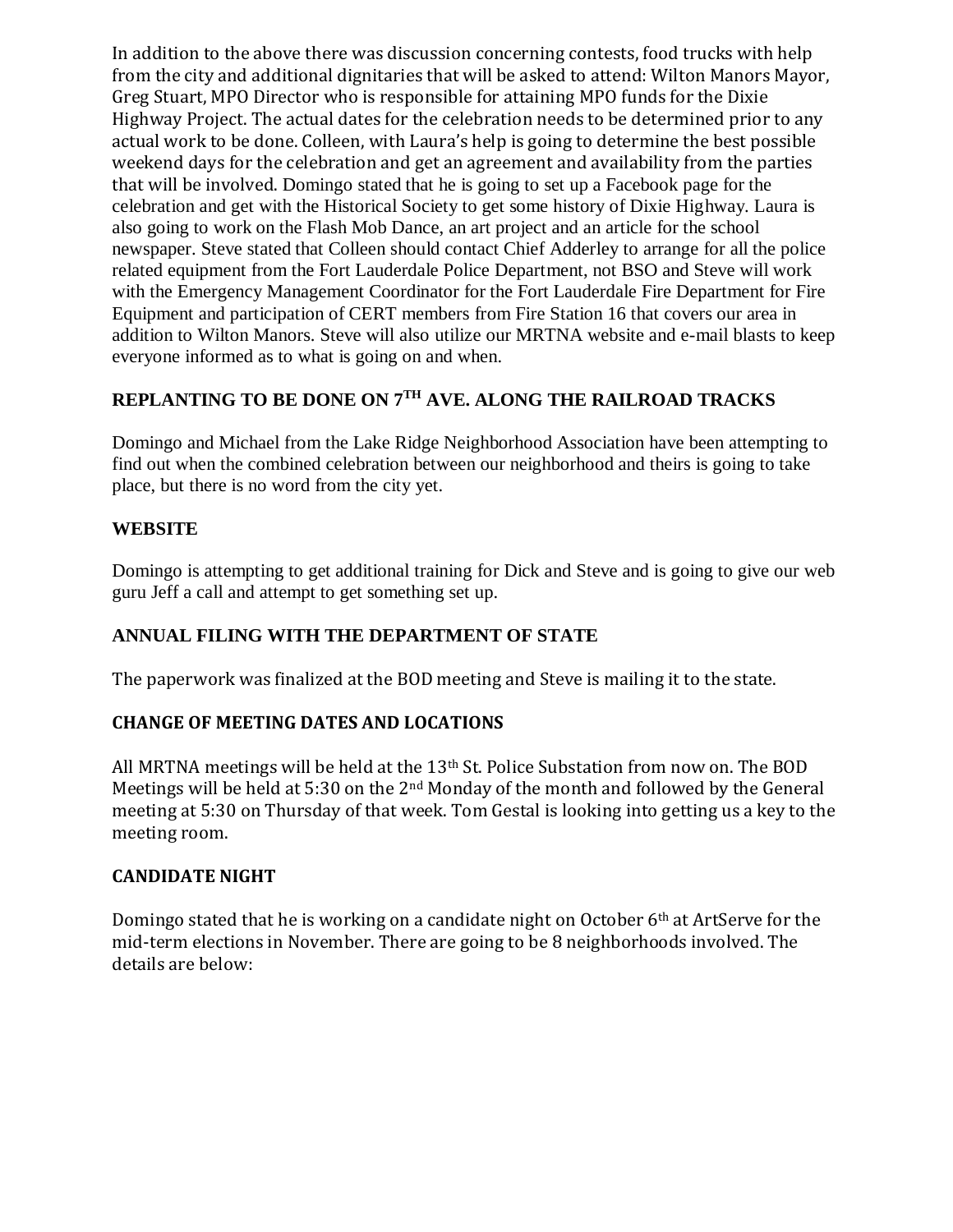# Civic Associations Candidates Night



Monday Night October 6th at 7:00 P.M.

# ArtServe

1350 E. Sunrise Boulevard, Fort Lauderdale, FL 33304  $(954)$   $462 - 8190$ 

Major Sponsor: Law Offices of George Castrataro, PA.

# Join us for our 2014 Civic Associations Candidates Night

Also Sponsored By

Flagler Village Civic Association Lake Ridge Civic Association Lauderdale Manors Home Owners Association Middle River Terrace Neighborhood Association Poinsettia Heights Civic Association Progresso Village Civic Association South Middle River Civic Association Victoria Park Civic Association



Come meet and get to know your Candidates for : Two Run Off Judicial Seats; Florida Senate and House Seats; US House of Representatives and Gubernatorial Elections

# **CHILDREN'S DRAWINGS PAINTED ON THE DIXIE BRIDGE**

The MRTNA was asked to consider having school children do drawings and having them duplicated inside the pink rectangular boxes on the bridge by an artist. It was decided at our BOD meeting that we would not proceed due to not knowing the scope of the Dixie Highway Project's plans for the bridge to be changed, if any.

## **ADOPT A STREET AND DOCK**

Joann Block proposed that we adopt the dock and along a stretch on NE 18<sup>th</sup> Street from Dixie Highway to the dock and continuing along NE  $8<sup>th</sup>$  Avenue to NE 15<sup>th</sup> St. the project details a